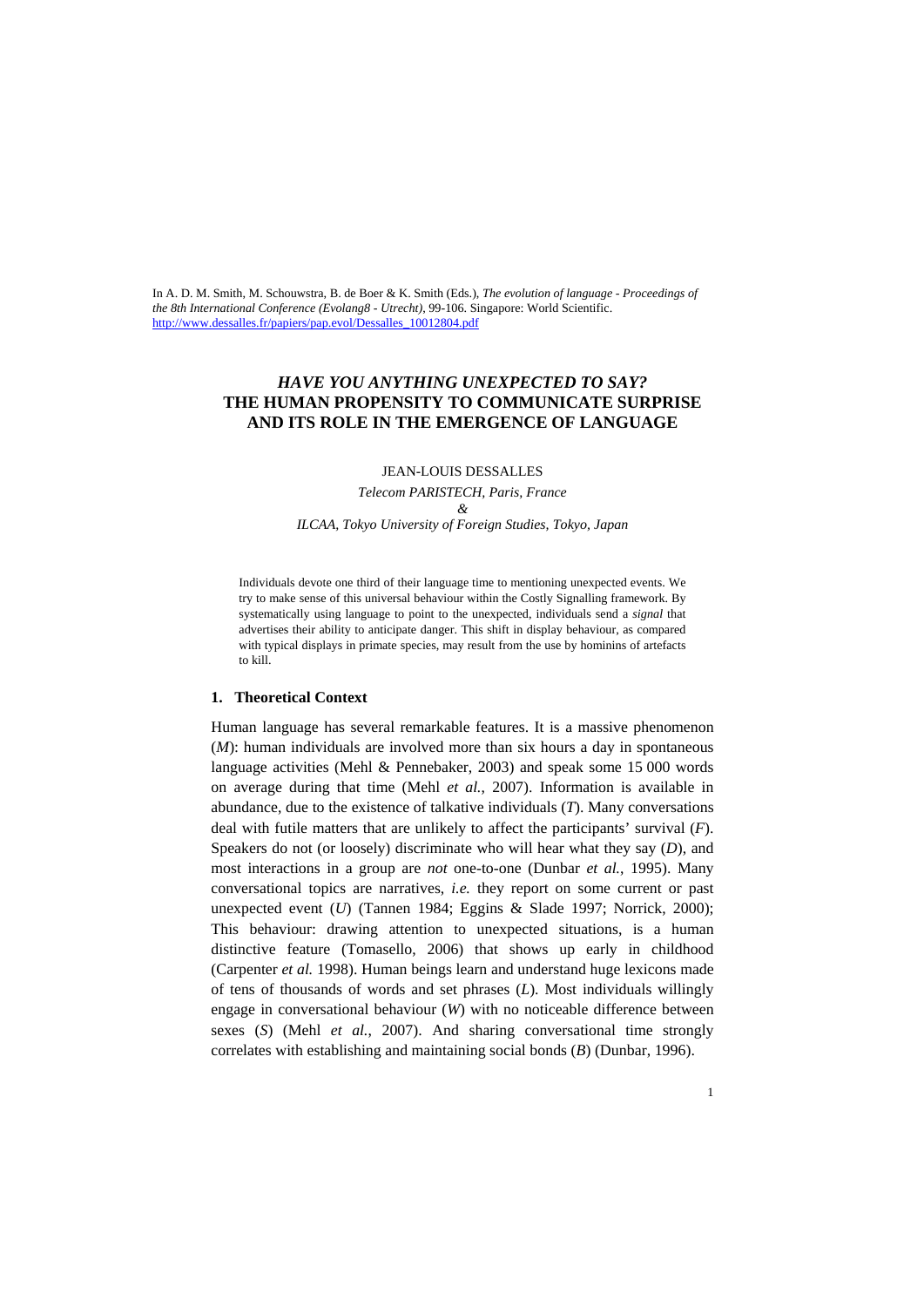Usual accounts of altruistic behaviour are at odds with these facts. Kin selection (Fitch, 2004) has problems with *M*, *F*, *D*, *L*, *B*. Reciprocal cooperation (Nowak, 2006) conflicts with *T*, *F*, *D* and indirect reciprocity (Nowak & Sigmund, 2005) conflicts, in addition, with *W*. Group selection (Sober & Wilson, 1998) conflicts with *M*, *T*, *W*, and in its warrior version (Bowles, 2006) also with *S*. Though each of these theoretical difficulties should be discussed in more detail, we must observe that these traditional models of altruism cannot be straightforwardly applied to the case of human language. Moreover, none of them positively predicts any of the first seven facts in the above list.

Other accounts of costly behaviour include sexual selection (Miller, 2000) and Costly Signalling Theory (CST) (Gintis et al., 2001). Sexual selection, when applied to language, is however incompatible with facts *M*, *S* and *B*. The case of CST will be examined in the next section.

We will first consider how CST can be applied to language. It requires that the quality advertised by speakers be specified. We then describe a study showing how the human mind detects and interprets unexpected events. We interpret the systematic communication of unexpected situations in our species (fact *U* above) as a way for individuals to advertise their ability to spot unexpectedness. This advertising behaviour makes sense within the CST framework if language emerged in the new context created by the use of artefacts to kill.

#### **2. Can Costly Signalling Theory Account for Human Language?**

CST (Zahavi & Zahavi, 1997; Gintis *et al.*, 2001) appears to be the most promising model to explain the above list of facts concerning spontaneous language, despite some initial beliefs about the contrary (Zahavi & Zahavi, 1997:222). In CST, individuals send signals, even if this involves a significant cost, to advertise a definite quality *Q*. They benefit from being perceived as possessing *Q*. In the social version of CST (Dessalles, 1999; Gintis et al., 2001), individuals establish social bonds based on *Q*. Social bonds are systematically beneficial to chosen signallers. They benefit followers as well, but only if the chosen partner really had *Q*, in other words if the signal was honest in the first place. CST shows that, under certain conditions, honest signals emerge and remain stable.

It is tempting to invoke CST to account for the existence of language, as it would correctly predict facts labelled *T*, *D*, *W*, *B* in our list. There are, however, several problems. One of them is that CST is apparently incompatible with *M*: the fact that everyone speaks, and speaks a lot. Within CST, signalling is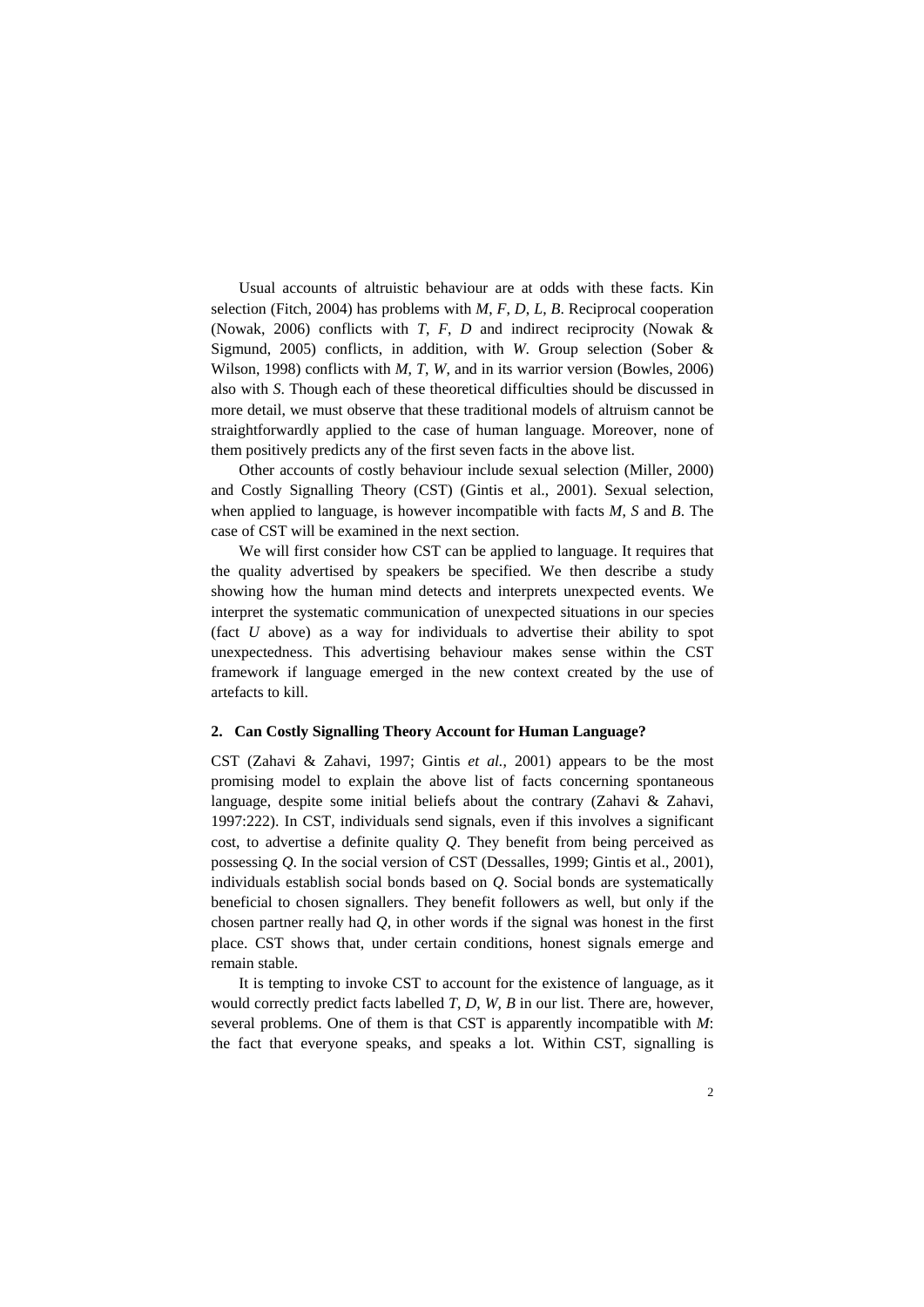competitive. This generates a threshold, below which it is not worthwhile signalling. The honesty of signals relies precisely on this fact: only high-quality individuals benefit from signalling, while the others have better time saving the cost, as they have little hope of return. We addressed this issue elsewhere (Dessalles 2006), by showing that when the competition is decentralized, even low-quality individuals benefit from signalling their true quality. The fact that social bonds imply spending time together (Dunbar, 1996) is crucial in this respect: individuals must recruit their friends among individuals who have available time left. This constraint creates a situation in which friends turn out to be matched by quality. In such situation, everyone benefits from signalling.

The major remaining problem concerning CST is that it leaves the advertised quality *Q* unspecified. The constraints are the following:

- Joining an individual with higher *Q* should bring more benefit to followers;
- Cheating on *O* should be difficult for signallers.

Importantly, cost is not a necessary ingredient of CST! Cost might be borne by cheaters rather than signallers (Lachman et al. 2001), and in some cases cheating might simply be impossible, *e.g.* if recipients can check the validity of the signal. In the next sections, we explore the possibility that one prime quality advertised through language is the ability to notice unexpected states of affairs.

# **3. Unexpectedness in Language**

Some 25% to 40% of language time is devoted to mentioning immediate or past events (Eggins & Slade, 1997; Dessalles, 2008), especially through conversational narratives (Norrick, 2000). To appear interesting to listeners, these events must appear unexpected, *i.e.* they must contrast with the listener's expectations about the world (see below for a more technical definition). We will show how this unique property of human communication can make sense within CST.

Unexpectedness can be given a formal definition. In their attempts to define randomness, mathematicians developed a concept known as Complexity (in the Kolmogorov sense). The complexity  $C$  of a situation is the minimal information needed to reconstruct it unambiguously. Though objective (*i.e.* observerindependent) complexity cannot be computed, observer-dependant *C* can be easily calculated in most concrete cases, as shown in table 1 (see www.unexpectedness.eu, or (Dessalles, 2008) for more details).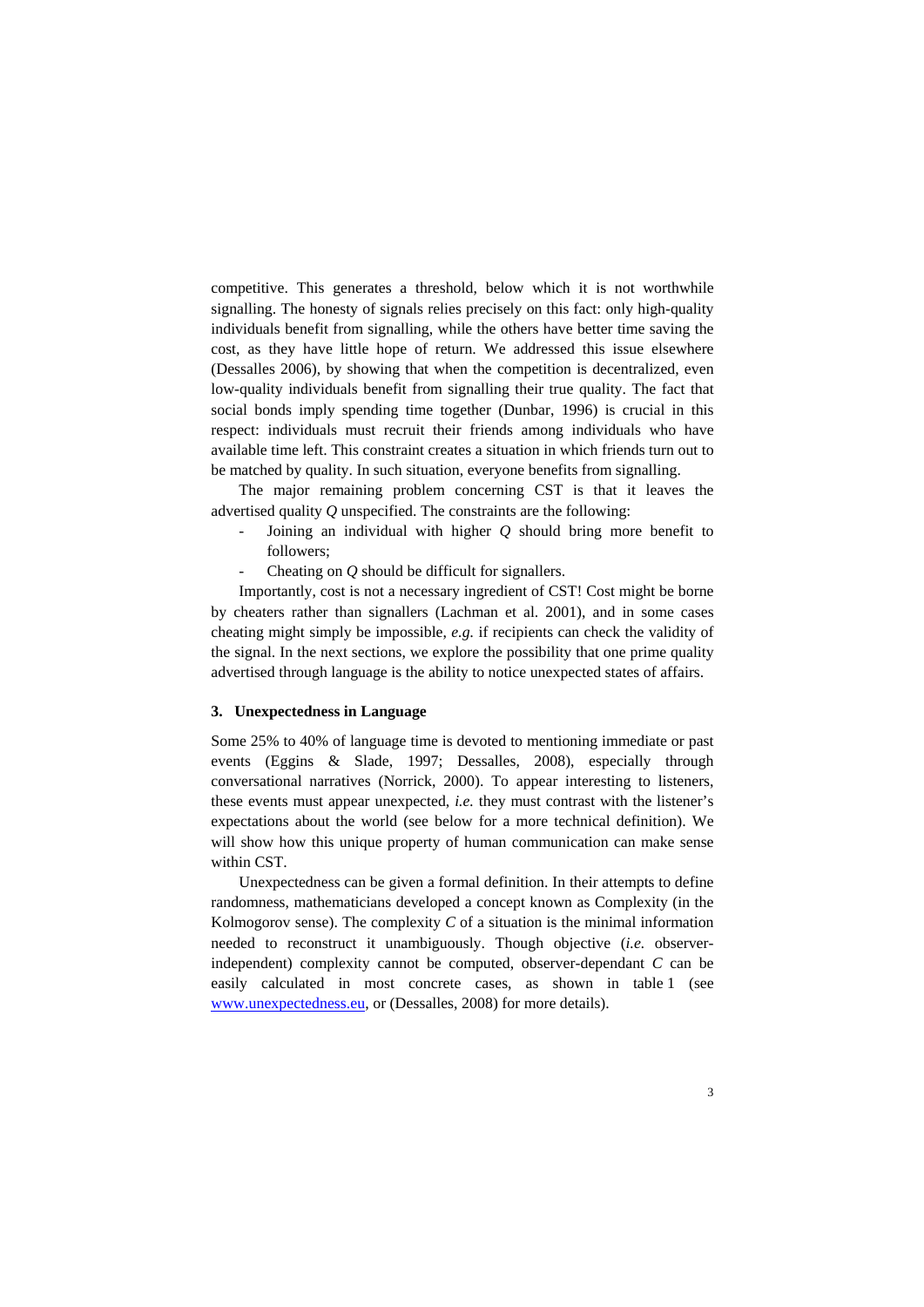| Parameter                       | C                   | Remark                                                                                  |
|---------------------------------|---------------------|-----------------------------------------------------------------------------------------|
| Distance $d$ to the<br>event    | $\log_2(\pi d^2/a)$ | <i>a</i> is the typical surface of the event.                                           |
| Time distance t to the<br>event | $\log_2(t/a)$       | <i>a</i> is the typical duration of event.                                              |
| Social relatedness              | $\log_2 r$          | r is the rank of the acquaintance in the observer's<br>address or cell phone shortlist. |
| Celebrity                       | $\log_2 r$          | $r$ is the rank of the person in an ordered list (see<br>note).                         |
| Feature f                       | $\log_2 r$          | r is the rank of the notion in an ordered list (see<br>note).                           |

Table 1: Complexity computations

Note: ranked lists can be obtained through Web search engines, or through temporal ordering (events being ranked by elapsed time), or by experimenting with individuals' reaction times in recognition tasks. *r* is ideally the minimal rank obtained through such means.

Unexpectedness is defined as a complexity drop:

$$
U = C_w - C \tag{1}
$$

*Cw* stands for the expected complexity, *i.e.* the minimal information needed for the known world to produce the situation. Table 2 shows the contribution of various parameters to unexpectedness (see www.unexpectedness.eu, or (Dessalles, 2008) for more details).

The claim is not that the human brain performs these computations formally. However, individuals seem to have clear intuitions about how these various parameters affect unexpectedness. For instance, they intuitively know that a fire breaking out next block is more unexpected, and thus more interesting to tell, than the same fire occurring five kilometres away. They intuitively know that coincidences are all the more unexpected, and thus interesting, as the two coincident facts share common features (making  $C(s_2|s_1)$  smaller). And they know that it is highly unexpected to bump into one's neighbour *P* in a remote place *L* (*e.g.* a village in India), much more unexpected indeed than a mere encounter with some forgotten former colleague in the train station nearby (what the difference  $C(P) - C(L)$  captures). The study presented in the next section puts these intuitions to the test.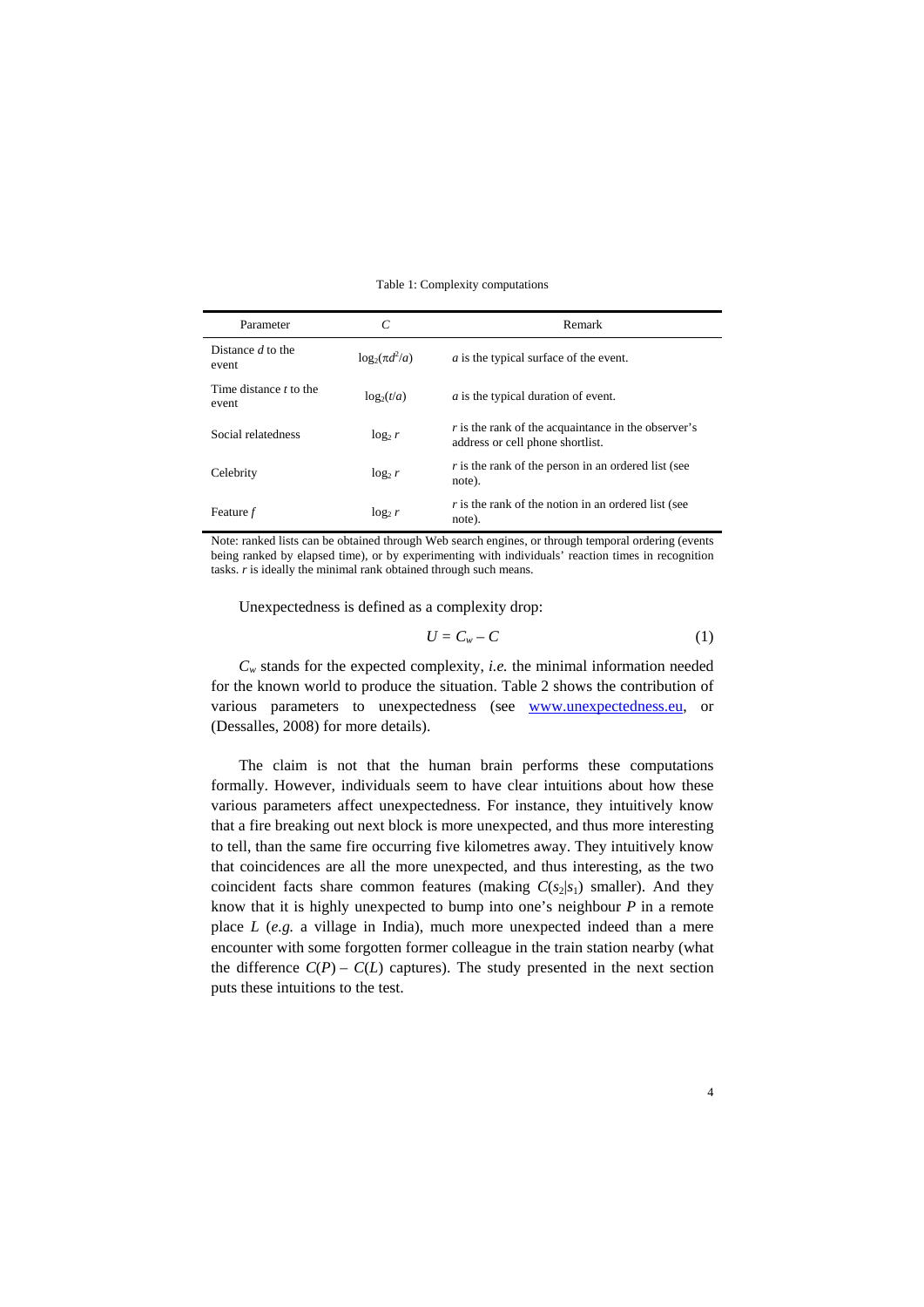| Parameter   | U                     | Observation                                                                                                                        |
|-------------|-----------------------|------------------------------------------------------------------------------------------------------------------------------------|
| Distance    | $2 \log_2(D/d)$       | D is the typical distance to similar events (estimated<br>by the distance to the last remembered instance).                        |
| Time        | $log_2(T/t)$          | $T$ is the typical distance in the past to similar events<br>(estimated by the time distance to the last)<br>remembered instance). |
| Rarity      | $log_2(1/F) - C(f)$   | $F$ is the occurrence frequency of feature $f$ .                                                                                   |
| Atypicality | $0.7 k^2 - C(f)$      | The situation lies at $k$ standard deviations along<br>feature f from its prototype.                                               |
| Coincidence | $C(s_1) - C(s_2 s_1)$ | Conditional complexity $C(s_2 s_1)$ measures the<br>minimal information needed to reconstruct $s_2$ from<br>$S1$ .                 |
| Encounter   | $C(L) - C(P)$         | The observer bumps into $P$ at location $L$ .                                                                                      |

#### Table 2: Unexpectedness computations

# **4. Unexpectedness and Conversational Interest**

A corpus of 18 short narratives was presented to 101 French participants (see (Dimulescu & Dessalles, 2009) for a detailed description of the experiment). For each story, participants had to choose among two options (randomly selected out of three possible values) the one that makes the story more interesting. The following stories (originally in French) illustrate, in turn, the influence of time distance, the role of atypicality, the importance of common features in coincidences, and the influence of social proximity (\* signals when results are statistically significant  $p < .05$ ).

 For a year, I had been thinking of changing my mobile phone at SFR (mobile operator). I finally decided to do so even if I had to pay a part because I did not have enough Red Square Points. I bought the new phone at 13:00. [---] I got a message from SFR: "Change your mobile, SFR offers you 15 000 Red Square Points."

Options: (a) At 13:10; (b) At 14:00; (c) Two weeks later.

Results: (a)/(b):  $29/4* - (b)/(c)$ :  $28/6* - (a)/(c)$ :  $31/3*$ 

Wednesday, the city of Amiens police seized [---] kg of heroin at number 13 rue Fafet.

Options: (a)  $10 - (b) 5 - (c) 2$ .

Results: (a)/(b):  $28/13^* - (b)/(c)$ :  $20/11 - (a)/(c)$ :  $21/8^*$ 

 $\triangleright$  I'd just bought a small Peugeot 106 ColorLine for 2000 euros. I had tried it the day before and it was very good. I turned the key, I started, I left the property of the former owner of the car when, coming from the left without looking, another [---] crashed into me.

Options: (a) Peugeot 106 ColorLine – (b) Peugeot 106 – (c) Peugeot.

Results: (a)/(b)  $24/8^* - (b)/(c) 32/4^* - (a)/(c) 28/5^*$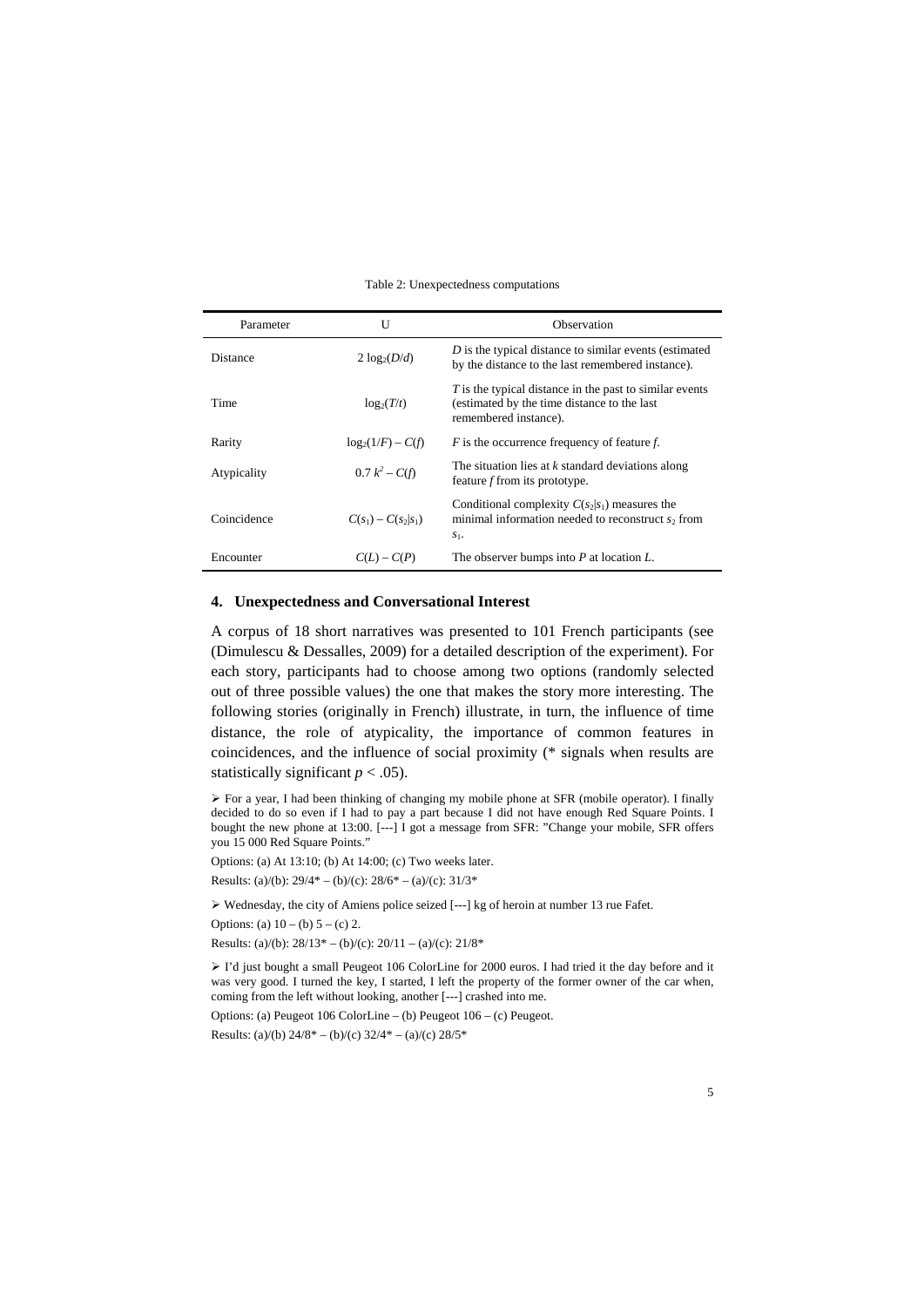$\triangleright$  Two weeks after my car had been stolen, the police informed me that a car that might be mine was for sale on the Internet. They showed me the ad. The phone number had been identified. It was the mobile phone number of [---].

Options: (a) my office colleague – (b) a colleague of my brother's – (c) someone of my neighbourhood.

Results: (a)/(b)  $25/6^* - (b)/(c) 24/10^* - (a)/(c) 26/7^*$ 

Participants altogether never preferred the least unexpected option (c). For 17 stories out of 18, the most unexpectedness option (a) was significantly ranked best. This is in perfect accordance with the major role played by unexpectedness in conversational interest. We now show that this role may owe its origin to our phylogeny.

#### **5. Discussion**

The human universal propensity to signalling unexpected events and the corresponding demand by listeners matches the CST prerequisite that it is used to display a social quality. What kind of quality? Candidates do not abound. There is one hypothesis, however, that seems to offer a consistent account.

It is a fact that at some point in our phylogeny, individuals started to use stones, sticks or weapons to kill at no risk (what chimpanzees do not do). This new behaviour dramatically transformed hominin politics (Woodburn 1982; Boehm 2000:177; Bingham, 2001). If anyone can kill anyone at no risk, *e.g.* during sleep, to be on one's guard is not enough. Individuals must rely on friends' alertness. In this context, ideal friends are those who are best able to anticipate danger. Language would have emerged as a way to advertise this ability.

In most species, danger is easy to anticipate. The gazelle knows that lions are dangerous, and it knows what the safe distance is. Chimpanzee males know that wandering close to territorial limits puts their life at risk. The problem is significantly harder for hominins: danger may come from group mates who may strike anywhere anytime by surprise. How can the unexpected be anticipated?

The present account of the evolutionary emergence of language instantiates CST in the following way: individuals, through their conversational utterances, advertise their ability to surprise others. By preferring to join and remain close to the most talented individuals in this game, listeners increase their viability as they diminish the probability of being taken by surprise. In a context of easy killing, information replaces muscular strength as main asset for success. Male chimpanzees display their muscles, whereas human beings advertise their informational abilities through language. Note that, as required by CST, it is difficult to cheat on unexpectedness, as the unexpected character of reported events can be easily checked by listeners.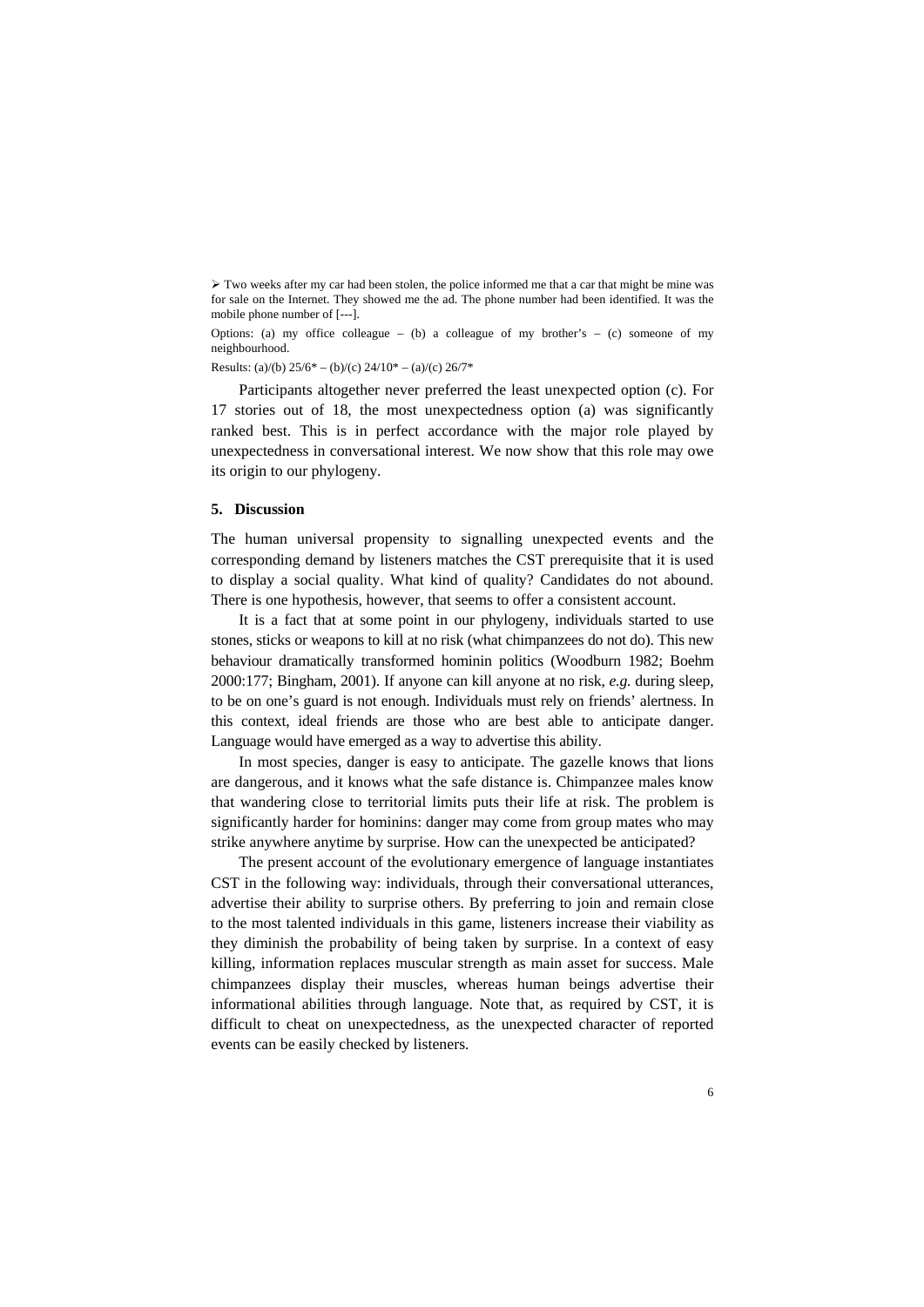This model accounts for all the facts listed at the beginning of this paper. In particular, noticing futile facts  $(F)$ , such as the current date  $(09/09/09)$ , can make a successful communicative act (in this example, the date is interesting, not because it is consequential, but merely because it is 'too' simple and thus unexpected). The model predicts that various levels of talkativeness will coexist (*T*); it predicts no discrimination of listeners (*D*), no sex difference (*S*), and of course a strong correlation between conversation and social closeness (*B*). It is, in addition, one of the few models that account for the existence of plethoric lexicons (*L*): the set of unexpected situations is by definition unbounded, and one must be potentially able to describe all of them, especially the rarest ones, with enough precision for their unexpected character to be correctly appraised.

In the hominin world in which riskless killing becomes possible, individuals secure their safety by choosing the right friends, those who are most able of keeping them informed of any unusual situation going on. This is the only way to prevent the danger of being taken by surprise. The initial emergence of language may be the consequence of this situation: individuals strive to display their ability to notice anything unexpected, as it is the best way, as predicted within the CST framework, to build efficient social networks.

# **References**

- Carpenter, M., Nagell, K. & Tomasello, M. (1998). Social cognition, joint attention, and communicative competence from 9 to 15 months of age. *Monographs of the Society for Research in Child Devel.*, *255*(63), 1-143.
- Bingham, P. M. (2001). Human evolution and human history: A complete theory. *Evolutionary anthropology*, *9* (6), 248-257.
- Boehm, C. H. (2000). *Hierarchy in the forest: the evolution of egalitarian behavior.* Harvard, MA: Harvard University Press.
- Bowles, S. (2006). Group competition, reproductive leveling, and the evolution of human altruism. *Science*, *314*, 1569-1572.
- Carpenter, M., Nagell, K. & Tomasello, M. (1998). Social cognition, joint attention, and communicative competence from 9 to 15 months of age. *Monographs of the Society for Research in Child Dev.*, *255* (63), 1-143.
- Dessalles, J-L. (1999). Coalition factor in the evolution of non-kin altruism. *Advances in Complex Systems*, *2* (2), 143-172.

http://www.dessalles.fr/papiers/pap.evol/Dessalles\_99091402.pdf

Dessalles, J-L. (2006). Generalised signalling: a possible solution to the paradox of language. In A. Cangelosi, A. D. M. Smith & K. Smith (Eds.), *The evolution of language*, 75-82. Singapore: World Scientific.

http://www.dessalles.fr/papiers/pap.evol/Dessalles\_05112301.pdf

Dessalles, J-L. (2008). *La pertinence et ses origines cognitives - Nouvelles théories.* Paris: Hermes-Science Publications. http://pertinence.dessalles.fr